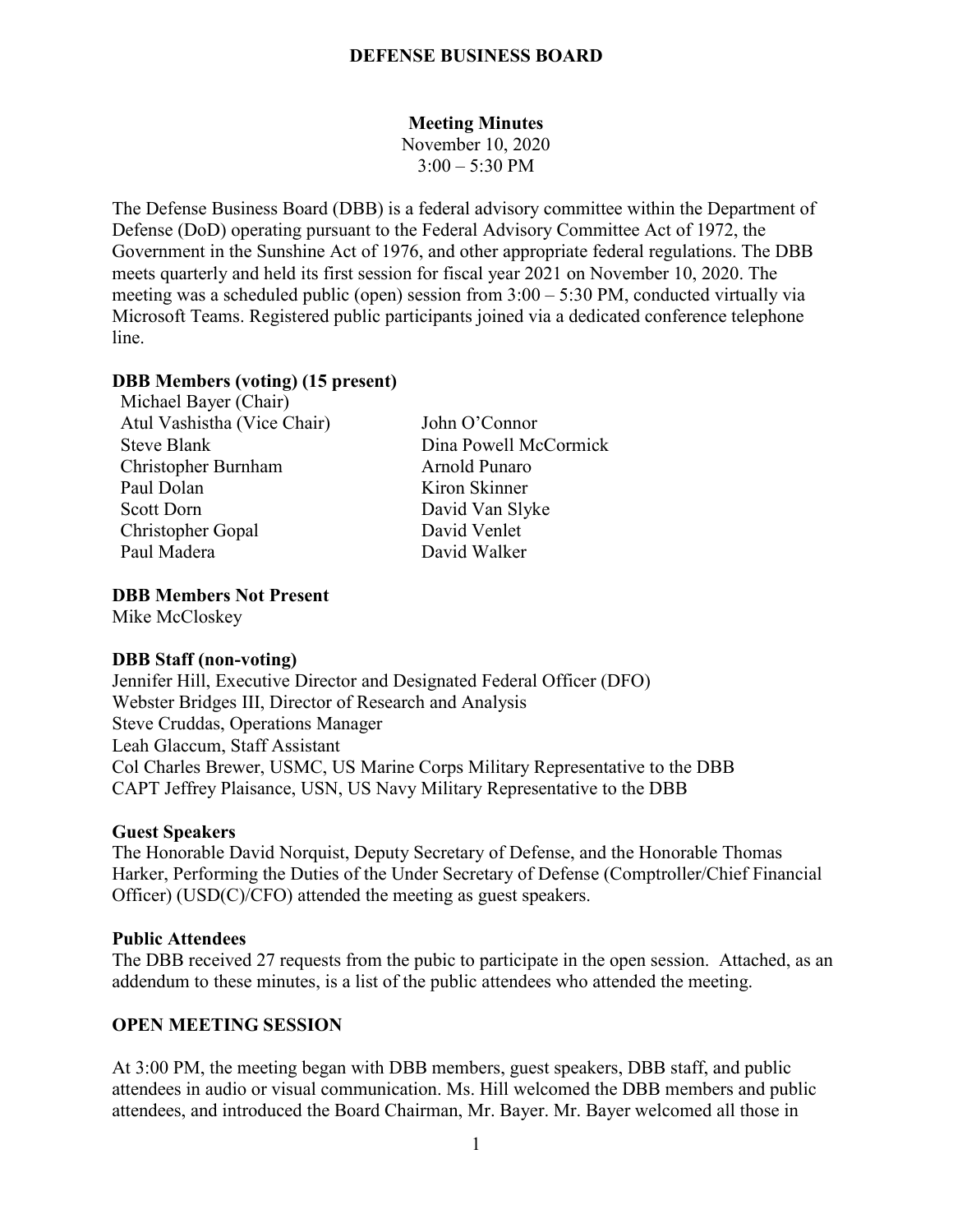# **DEFENSE BUSINESS BOARD**

attendance and provided a brief overview of the meeting's agenda. He then introduced the Deputy Secretary of Defense.

The Honorable David Norquist addressed the members of the Board. He applauded the DBB efforts on the two studies being presented and noted he considers the DBB an essential component to assisting the DoD in executing the National Defense Strategy. The Deputy Secretary introduced the Honorable Thomas Harker who provided additional remarks.

At 3:25 PM, Mr. Bayer asked the Task Group Lead and Members of the Audit/Performance Data Use in Private Industry Task Group to present their study. Dr. Christopher Gopal, Ph.D., led the Task Group with the Honorable David Walker and Mr. John O'Connor serving as members. Following the task group's presentation of the study's observations, findings, and recommendations, Mr. Bayer opened the floor for Board member discussion. He then asked if the Deputy Secretary or the USD(C)/CFO had any questions or comments. Mr. Norquist asked a question about the DoD's CDO council and how to leverage it in pursuit of DoD's 2020 Digital strategy. Dr. Gopal responded that the council needed support in the form of budget allocations to modernize data systems as well as authority to direct the organizations within DoD to allow the change. Mr. Bayer asked for comments from the attending public. There were no questions or comments offered from the public.

At 4:20 PM, Mr. Bayer asked the Task Group Lead and Members of the Defense Logistics Agency / Defense Information Systems Agency (DLA/DISA) Charter Review Task Group to present their study. David Venlet, VADM USN (Ret), led the Task Group with Mr. Paul Madera and Dr. Kiron Skinner serving as members. Following the Task Group's presentation of the study's observations, findings, and recommendations, Mr. Bayer opened the floor for Board member discussion. He then asked if the Deputy Secretary or the USD Comptroller had any questions or comments. The Deputy Secretary mentioned DoD was considering civilian leadership of both DLA and DISA, and then asked VADM Venlet if he had any additional recommendations for that leadership's qualifications and tenure. VADM Venlet reiterated that he believed a civilian or active military could lead DLA and DISA, but that the tenure must be extended beyond 2-3 years to provide greater accountability and experience. Mr. Bayer asked for comments from the attending public. There were no questions or comments offered from the public.

At 5:00 PM, Mr. Bayer asked for a motion for the Board to accept and approve the Audit/Performance Data Use in Private Industry Task Group study and recommendations as presented. Mr. Vashistha so moved and Mr. Dorn seconded the motion. Mr. Bayer called for a vote on the motion, receiving a unanimous vote to approve.

Mr. Bayer asked for a motion for the Board to accept and approve the DLA/DISA Charter Review Task Group study and recommendations as presented. Mr. Punaro so moved and Mr. Dolan seconded the motion. Mr. Bayer called for a vote on the motion, receiving a unanimous vote to approve.

Mr. Bayer shared some closing thoughts on the day's meeting, thanking the task groups for their diligence on their studies and presentations, and thanking the public for their attendance.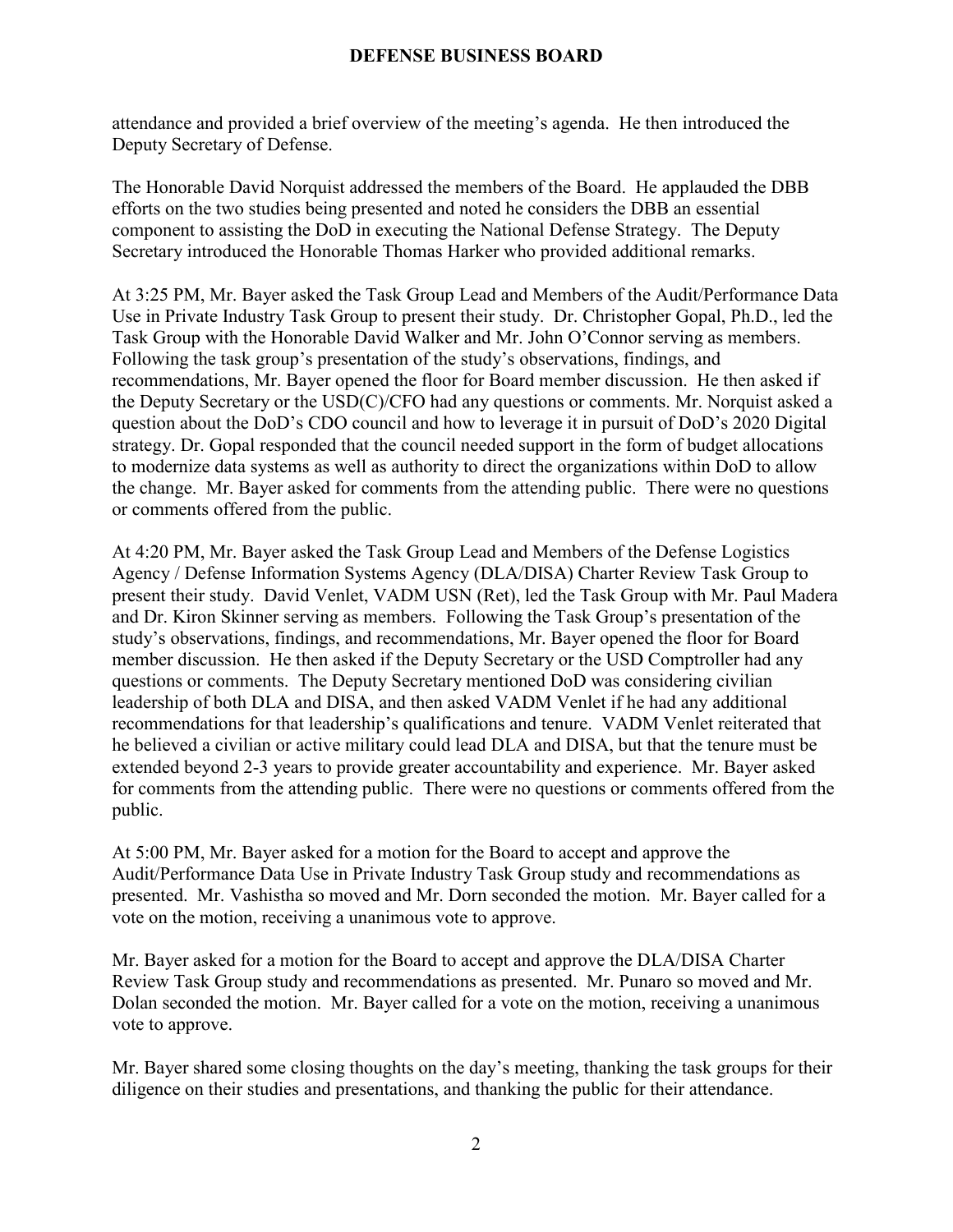# **DEFENSE BUSINESS BOARD**

## At 5:20 PM, Ms. Hill adjourned the meeting

The chair and vice chair of the Defense Business Board were unable to sign the meeting minutes for the November 10, 2020 meeting of the Defense Business Board before they concluded their service to the Defense Business Board. Therefore, as the Designated Federal Officer for the Defense Business Board and in consultation with the DoD Advisory Committee Management Officer, I am signing the meeting minutes for the Defense Business Board's November 10, 2020 meeting.

By my signature, certified to be accurate and complete.

HILL.JENNIFER.SU **Digitally signed by** SAN.1055906145 Date: 2021.09.03 12:20:02 -04'00'HILL.JENNIFER.SUSAN.1055906145

Jennifer S. Hill Defense Business Board Designated Federal Officer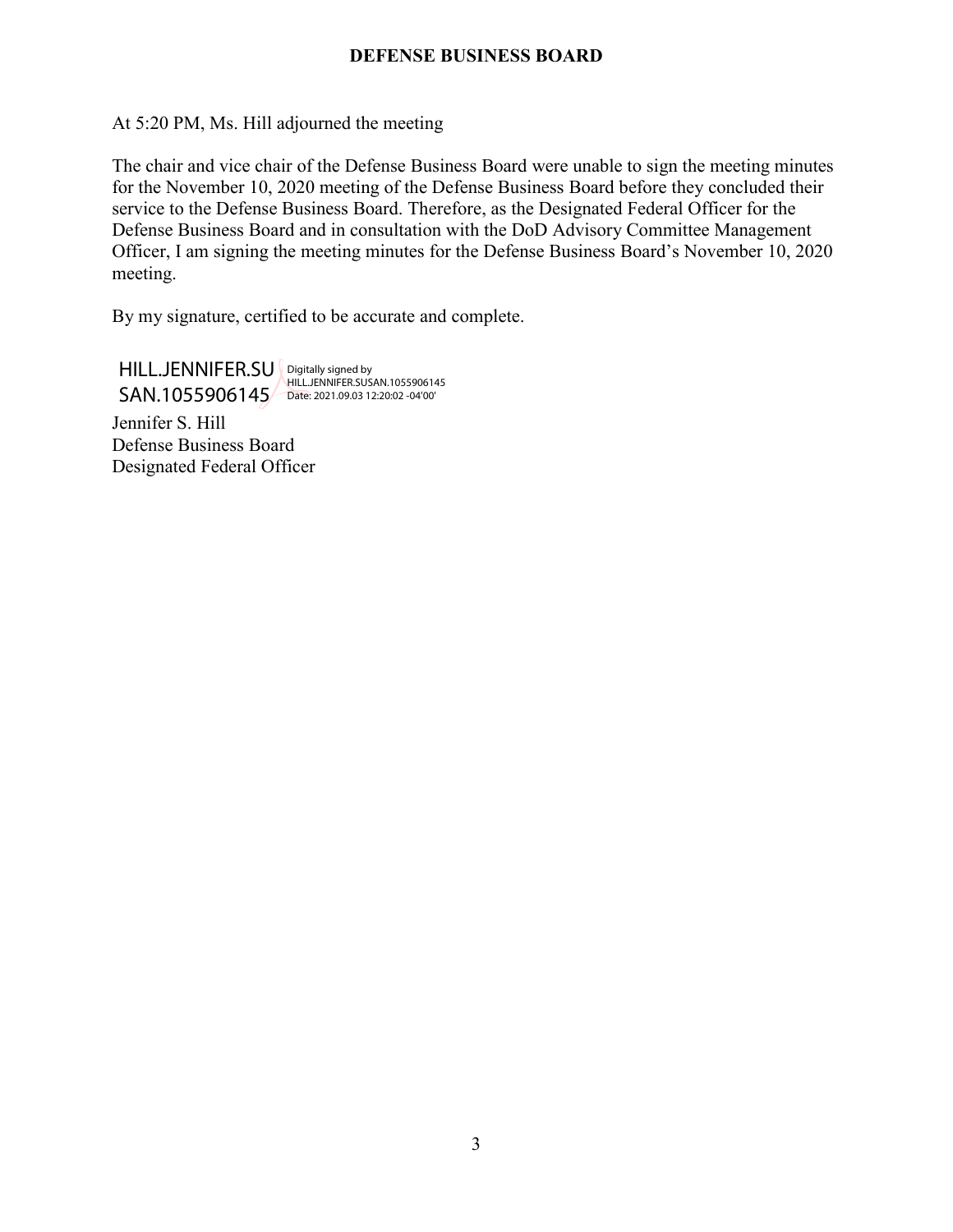# **Defense Business Board Quarterly Meeting November 10, 2020 Public Attendees**

| <b>Name</b>                | <b>Title</b>                                           | Organization                  |
|----------------------------|--------------------------------------------------------|-------------------------------|
| George Atwood              | <b>Executive Director, Logistics</b><br>Operations     | Defense Logistics Agency      |
| Alicia Belmas              | Pentagon Liaison Officer                               | Defense Information           |
|                            |                                                        | <b>Systems Agency</b>         |
| <b>Guy Beougher</b>        | Deputy J3                                              | Defense Logistics Agency      |
| <b>Ginger Bonin</b>        | Managing Director, Federal<br><b>Advisory Services</b> | KPMG, LLP                     |
| <b>Brad Bunn</b>           | Director, Human Resources                              | Defense Logistics Agency      |
| Ryan Christianson          |                                                        | Office of the Chief           |
|                            |                                                        | Management Officer            |
| <b>Christine Condon</b>    | Deputy CIO for Resources &                             | Office of the Chief           |
|                            | Analysis                                               | <b>Information Officer</b>    |
| Odeyra Curcic              | Senior Operations Research                             | Advisory Committee on         |
|                            | <b>Policy Analyst</b>                                  | Industrial Security &         |
|                            |                                                        | <b>Industrial Base Policy</b> |
|                            |                                                        | (CISIBP), Defense             |
|                            |                                                        | Counterintelligence and       |
|                            |                                                        | <b>Security Agency</b>        |
| Maj Gen Allan E. Day, USAF | Director, Logistics Operations                         | Defense Logistics Agency      |
| Jamie Fortier              | Reform Team                                            | Defense Logistics Agency      |
| Kristin French             | Chief of Staff                                         | Defense Logistics Agency      |
| Hon. W. Jordan Gillis      | <b>Assistant Secretary of Defense</b>                  | Office of the Under           |
|                            | (Sustainment)                                          | Secretary of Defense for      |
|                            |                                                        | Acquisition and               |
|                            |                                                        | Sustainment                   |
| Hon. Thomas Harker         | Performing the Duties of Under                         | Office of the Under           |
|                            | Secretary of Defense                                   | Secretary of Defense          |
|                            | (Comptroller/Chief Financial                           | (Comptroller/Chief            |
|                            | Officer)                                               | <b>Financial Officer)</b>     |
| Kate Huffman               | Senior Legislative Assistant                           | Office of Congressman         |
|                            |                                                        | Mark Pocan, US House of       |
|                            |                                                        | Representatives               |
| James Liberko              | Reform Lead                                            | Defense Logistics Agency      |
| Rachel Mazzella            |                                                        | Private Citizen               |
| Marta McLellanross         | Legislative Affairs                                    | Defense Logistics Agency      |